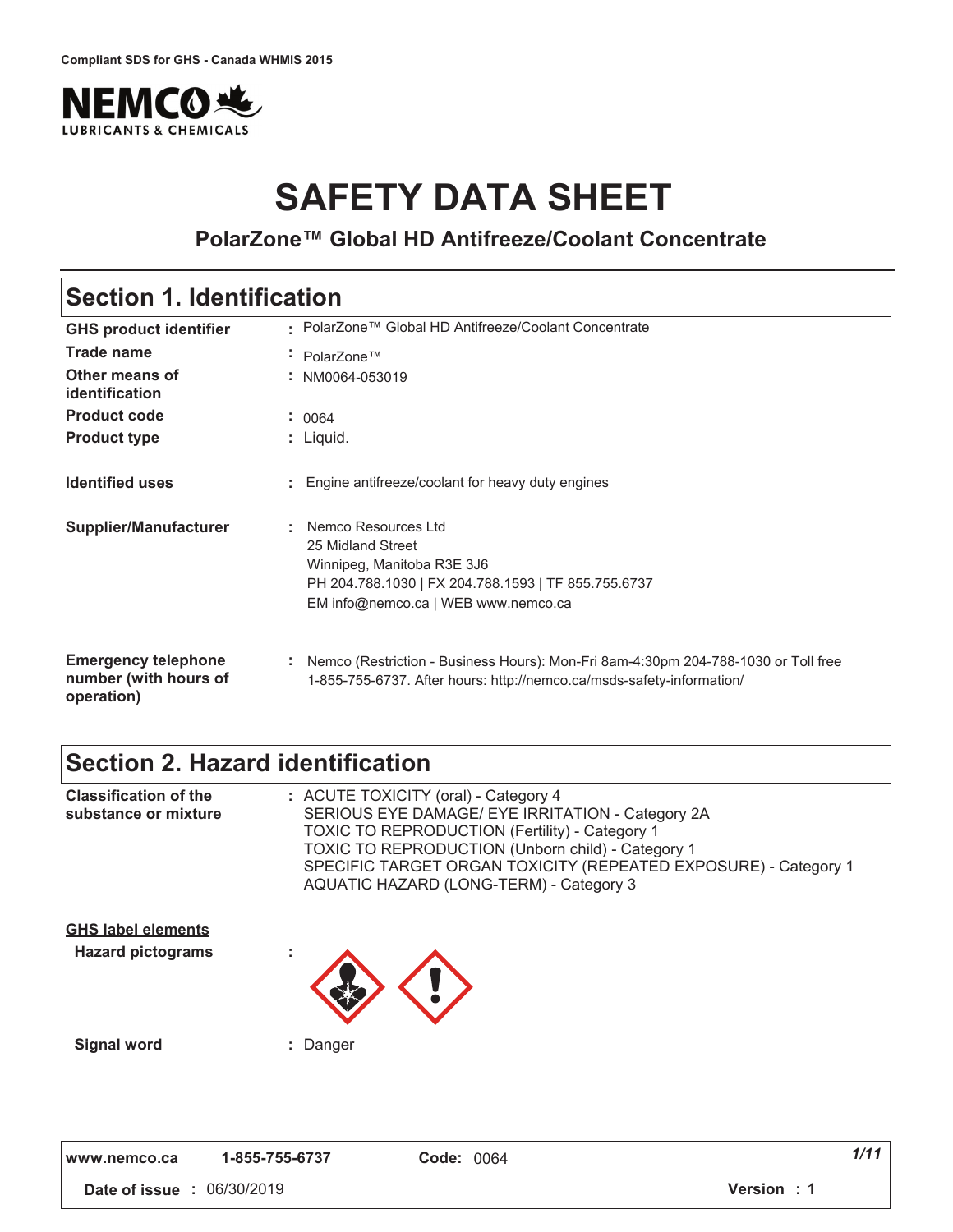

### **Section 2. Hazard identification**

| <b>Hazard statements</b>                                                      | : H302 - Harmful if swallowed.<br>H319 - Causes serious eye irritation.<br>H360 - May damage fertility or the unborn child.<br>H372 - Causes damage to organs through prolonged or repeated exposure.<br>H412 - Harmful to aquatic life with long lasting effects.                                                                                                                                                                                              |
|-------------------------------------------------------------------------------|-----------------------------------------------------------------------------------------------------------------------------------------------------------------------------------------------------------------------------------------------------------------------------------------------------------------------------------------------------------------------------------------------------------------------------------------------------------------|
| <b>Precautionary statements</b>                                               |                                                                                                                                                                                                                                                                                                                                                                                                                                                                 |
| <b>Prevention</b>                                                             | : P201 - Obtain special instructions before use.<br>P202 - Do not handle until all safety precautions have been read and understood.<br>P280 - Wear protective gloves. Wear protective clothing. Wear eye or face<br>protection.<br>P273 - Avoid release to the environment.<br>P260 - Do not breathe vapor.<br>P270 - Do not eat, drink or smoke when using this product.<br>P264 - Wash hands thoroughly after handling.                                      |
| <b>Response</b>                                                               | : P314 - Get medical attention if you feel unwell.<br>P308 + P313 - IF exposed or concerned: Get medical attention.<br>P301 + P312 + P330 - IF SWALLOWED: Call a POISON CENTER or physician if<br>you feel unwell. Rinse mouth.<br>P305 + P351 + P338 - IF IN EYES: Rinse cautiously with water for several minutes.<br>Remove contact lenses, if present and easy to do. Continue rinsing.<br>P337 + P313 - If eye irritation persists: Get medical attention. |
| <b>Storage</b>                                                                | : P405 - Store locked up.                                                                                                                                                                                                                                                                                                                                                                                                                                       |
| <b>Disposal</b>                                                               | : P501 - Dispose of contents and container in accordance with all local, regional,<br>national and international regulations.                                                                                                                                                                                                                                                                                                                                   |
| Other hazards which do not<br>result in classification/<br><b>HHNOC/PHNOC</b> | : None known.                                                                                                                                                                                                                                                                                                                                                                                                                                                   |

### **Section 3. Composition/information on ingredients**

| Substance/mixture     | : Mixture       |
|-----------------------|-----------------|
| Other means of        | : NM0064-053019 |
| <i>identification</i> |                 |

| <b>CAS</b> number/other identifiers |                   |
|-------------------------------------|-------------------|
| <b>CAS number</b>                   | : Not applicable. |
| <b>Product code</b>                 | : 0064            |
|                                     |                   |

| Ingredient name                              | $\%$ (w/w)                  | <b>CAS number</b>      |
|----------------------------------------------|-----------------------------|------------------------|
| Ethanediol<br>Potassium p-tert-butylbenzoate | $80 -$<br>100 ۰<br>$5 - 10$ | 107-21-1<br>16518-26-6 |

The exact percentage (concentration) in the composition has been withheld as a trade secret in accordance with the amended HPR as of April 2018.

There are no additional ingredients present which, within the current knowledge of the supplier and in the concentrations applicable, are classified as hazardous to health or the environment and hence require reporting in this section.

Occupational exposure limits, if available, are listed in Section 8.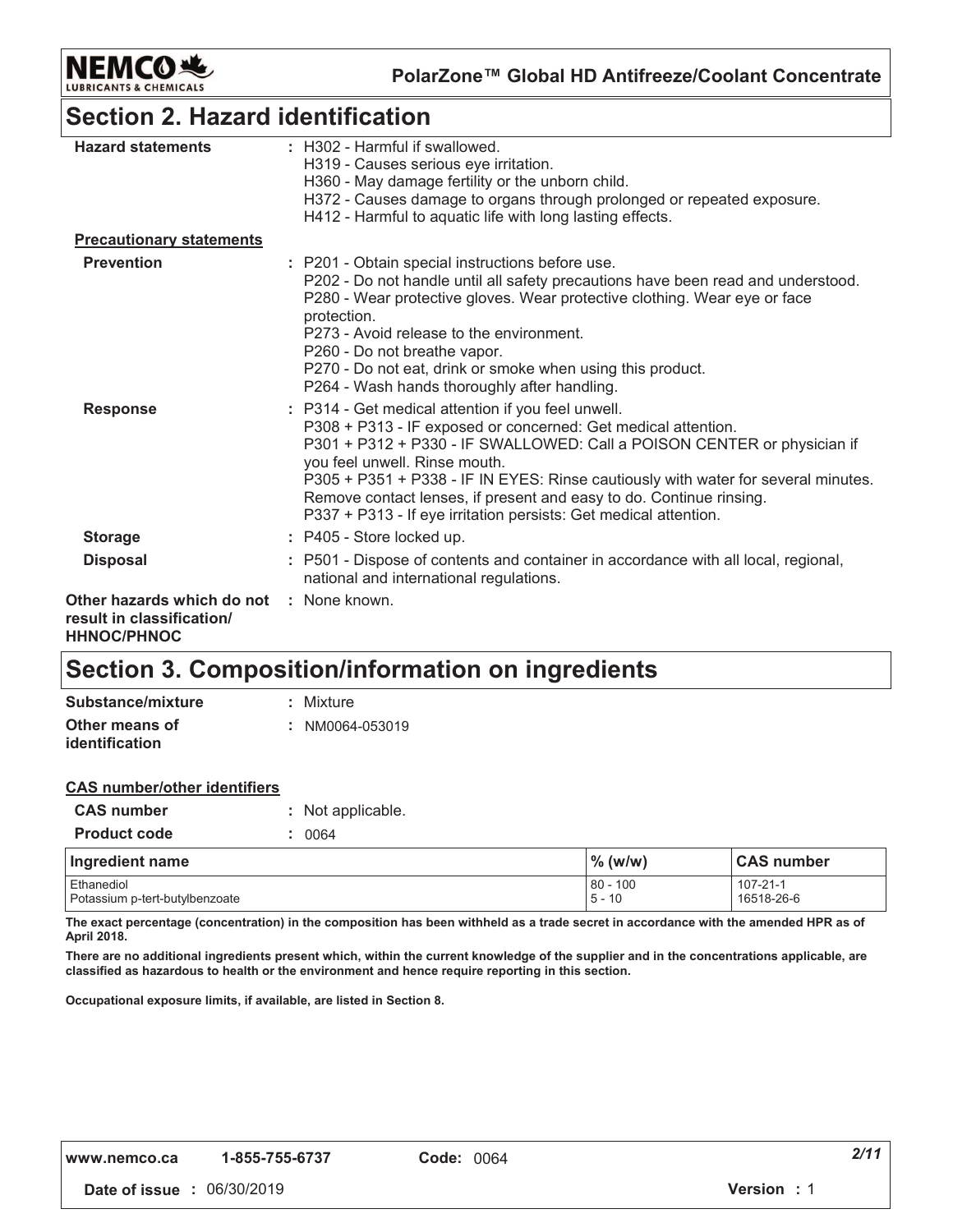

### **Section 4. First-aid measures**

#### **Description of necessary first aid measures**

| Eye contact         | : Immediately flush eyes with plenty of water, occasionally lifting the upper and lower<br>eyelids. Check for and remove any contact lenses. Continue to rinse for at least 20<br>minutes. Get medical attention.                                                                                                                                                                                                                                                                                                                                                                                                                                                                                                                                                                                                             |
|---------------------|-------------------------------------------------------------------------------------------------------------------------------------------------------------------------------------------------------------------------------------------------------------------------------------------------------------------------------------------------------------------------------------------------------------------------------------------------------------------------------------------------------------------------------------------------------------------------------------------------------------------------------------------------------------------------------------------------------------------------------------------------------------------------------------------------------------------------------|
| <b>Inhalation</b>   | : Remove victim to fresh air and keep at rest in a position comfortable for breathing.<br>If not breathing, if breathing is irregular or if respiratory arrest occurs, provide<br>artificial respiration or oxygen by trained personnel. It may be dangerous to the<br>person providing aid to give mouth-to-mouth resuscitation. Get medical attention. If<br>unconscious, place in recovery position and get medical attention immediately.<br>Maintain an open airway. Loosen tight clothing such as a collar, tie, belt or<br>waistband.                                                                                                                                                                                                                                                                                  |
| <b>Skin contact</b> | : Flush contaminated skin with plenty of water. Wash contaminated clothing<br>thoroughly with water before removing it, or wear gloves. Continue to rinse for at<br>least 20 minutes. Get medical attention. Wash clothing before reuse. Clean shoes<br>thoroughly before reuse.                                                                                                                                                                                                                                                                                                                                                                                                                                                                                                                                              |
| Ingestion           | : Wash out mouth with water. Remove dentures if any. Remove victim to fresh air<br>and keep at rest in a position comfortable for breathing. If material has been<br>swallowed and the exposed person is conscious, give small quantities of water to<br>drink. Stop if the exposed person feels sick as vomiting may be dangerous. Do not<br>induce vomiting unless directed to do so by medical personnel. If vomiting occurs,<br>the head should be kept low so that vomit does not enter the lungs. Get medical<br>attention. If necessary, call a poison center or physician. Never give anything by<br>mouth to an unconscious person. If unconscious, place in recovery position and get<br>medical attention immediately. Maintain an open airway. Loosen tight clothing such<br>as a collar, tie, belt or waistband. |

#### Most important symptoms/effects, acute and delayed

| Potential acute health effects |                                                                                                                             |
|--------------------------------|-----------------------------------------------------------------------------------------------------------------------------|
| Eye contact                    | : Causes serious eye irritation.                                                                                            |
| <b>Inhalation</b>              | No known significant effects or critical hazards.                                                                           |
| <b>Skin contact</b>            | No known significant effects or critical hazards.                                                                           |
| Ingestion                      | Harmful if swallowed.                                                                                                       |
| Over-exposure signs/symptoms   |                                                                                                                             |
| Eye contact                    | : Adverse symptoms may include the following:<br>pain or irritation<br>watering<br>redness                                  |
| <b>Inhalation</b>              | : Adverse symptoms may include the following:<br>reduced fetal weight<br>increase in fetal deaths<br>skeletal malformations |
| <b>Skin contact</b>            | : Adverse symptoms may include the following:<br>reduced fetal weight<br>increase in fetal deaths<br>skeletal malformations |
| Ingestion                      | : Adverse symptoms may include the following:<br>reduced fetal weight<br>increase in fetal deaths<br>skeletal malformations |

#### Indication of immediate medical attention and special treatment needed, if necessary

| l www.nemco.ca                    | 1-855-755-6737 | <b>Code: 0064</b> | 3/11       |
|-----------------------------------|----------------|-------------------|------------|
| <b>Date of issue : 06/30/2019</b> |                |                   | Version: 1 |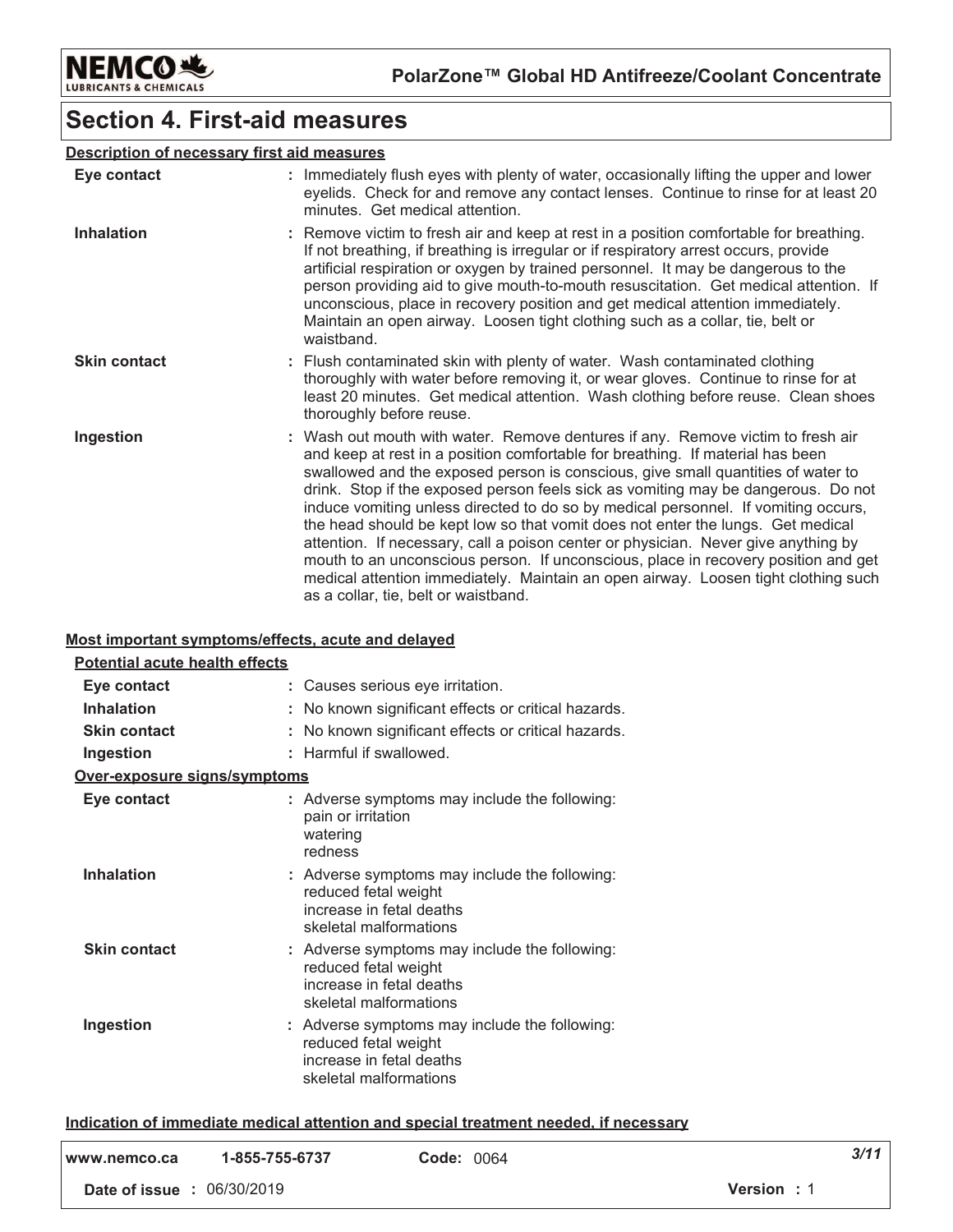

### **Section 4. First-aid measures**

| Notes to physician                | : Treat symptomatically. Contact poison treatment specialist immediately if large<br>quantities have been ingested or inhaled.                                                                                                                                                                                                                                                                                  |
|-----------------------------------|-----------------------------------------------------------------------------------------------------------------------------------------------------------------------------------------------------------------------------------------------------------------------------------------------------------------------------------------------------------------------------------------------------------------|
| <b>Specific treatments</b>        | : No specific treatment.                                                                                                                                                                                                                                                                                                                                                                                        |
| <b>Protection of first-aiders</b> | : No action shall be taken involving any personal risk or without suitable training. If it<br>is suspected that fumes are still present, the rescuer should wear an appropriate<br>mask or self-contained breathing apparatus. It may be dangerous to the person<br>providing aid to give mouth-to-mouth resuscitation. Wash contaminated clothing<br>thoroughly with water before removing it, or wear gloves. |

#### **See toxicological information (Section 11)**

### **Section 5. Fire-fighting measures**

| <b>Extinguishing media</b>                               |                                                                                                                                                                                                               |
|----------------------------------------------------------|---------------------------------------------------------------------------------------------------------------------------------------------------------------------------------------------------------------|
| Suitable extinguishing<br>media                          | : Use an extinguishing agent suitable for the surrounding fire.                                                                                                                                               |
| Unsuitable extinguishing<br>media                        | : None known.                                                                                                                                                                                                 |
| <b>Specific hazards arising</b><br>from the chemical     | : This material is harmful to aquatic life with long lasting effects. Fire water<br>contaminated with this material must be contained and prevented from being<br>discharged to any waterway, sewer or drain. |
| <b>Hazardous thermal</b><br>decomposition products       | : Decomposition products may include the following materials:<br>carbon dioxide<br>carbon monoxide<br>metal oxide/oxides                                                                                      |
| <b>Special protective actions</b><br>for fire-fighters   | : Promptly isolate the scene by removing all persons from the vicinity of the incident if<br>there is a fire. No action shall be taken involving any personal risk or without<br>suitable training.           |
| <b>Special protective</b><br>equipment for fire-fighters | : Fire-fighters should wear appropriate protective equipment and self-contained<br>breathing apparatus (SCBA) with a full face-piece operated in positive pressure<br>mode.                                   |

### **Section 6. Accidental release measures**

#### **<u>Personal precautions, protective equipment and emergency procedures</u>**

| For non-emergency<br>personnel   | : No action shall be taken involving any personal risk or without suitable training.<br>Evacuate surrounding areas. Keep unnecessary and unprotected personnel from<br>entering. Do not touch or walk through spilled material. Avoid breathing vapor or<br>mist. Provide adequate ventilation. Wear appropriate respirator when ventilation is<br>inadequate. Put on appropriate personal protective equipment. |
|----------------------------------|------------------------------------------------------------------------------------------------------------------------------------------------------------------------------------------------------------------------------------------------------------------------------------------------------------------------------------------------------------------------------------------------------------------|
| For emergency responders         | : If specialized clothing is required to deal with the spillage, take note of any<br>information in Section 8 on suitable and unsuitable materials. See also the<br>information in "For non-emergency personnel".                                                                                                                                                                                                |
| <b>Environmental precautions</b> | : Avoid dispersal of spilled material and runoff and contact with soil, waterways,<br>drains and sewers. Inform the relevant authorities if the product has caused<br>environmental pollution (sewers, waterways, soil or air). Water polluting material.<br>May be harmful to the environment if released in large quantities.                                                                                  |

#### <u>**Methods and materials for containment and cleaning up**</u>

| www.nemco.ca                      | 1-855-755-6737 | <b>Code: 0064</b>  | 4/11 |
|-----------------------------------|----------------|--------------------|------|
| <b>Date of issue : 06/30/2019</b> |                | <b>Version</b> : 1 |      |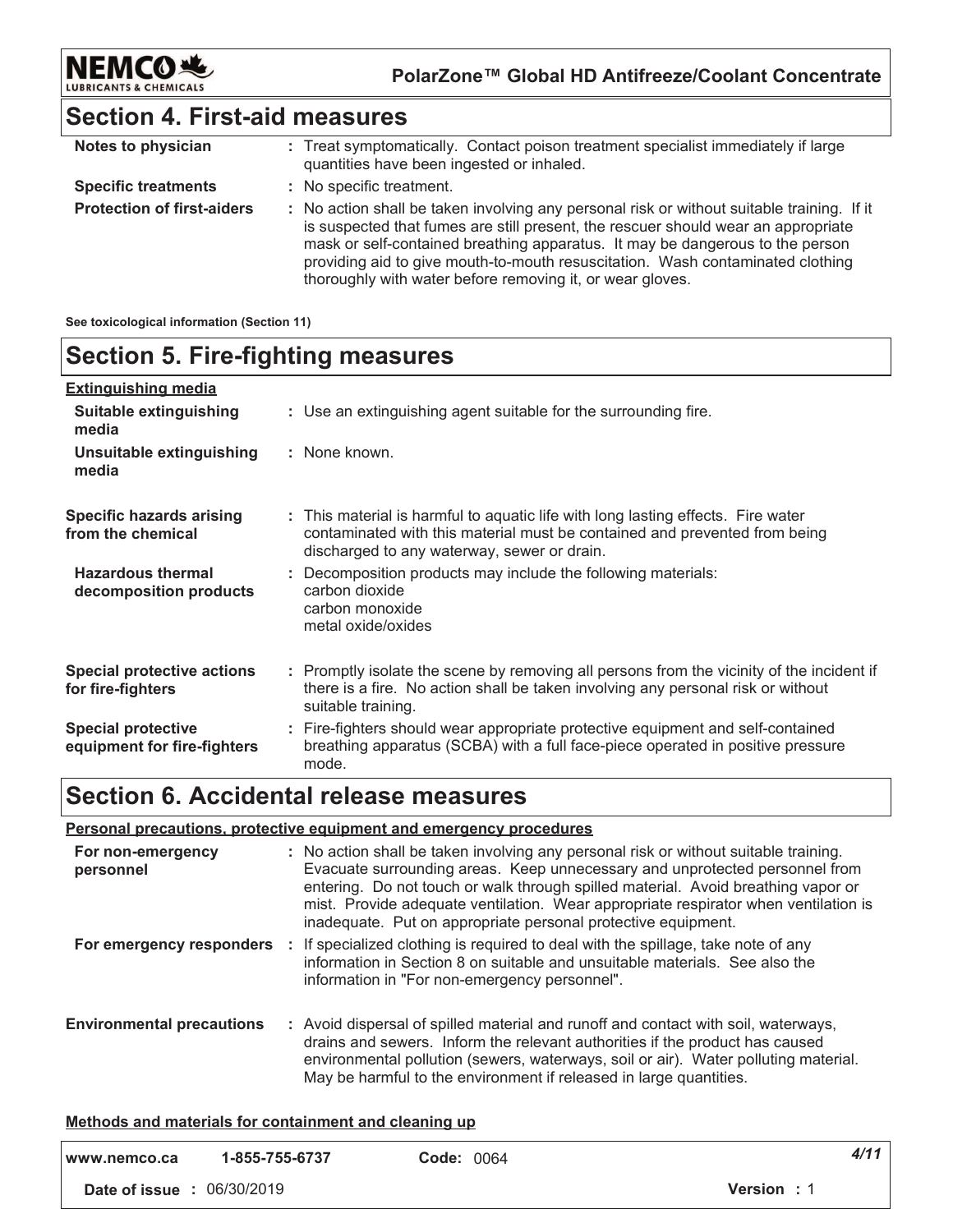

### **Section 6. Accidental release measures**

| <b>Spill</b> |  |
|--------------|--|
|              |  |

: Stop leak if without risk. Move containers from spill area. Approach release from upwind. Prevent entry into sewers, water courses, basements or confined areas. Wash spillages into an effluent treatment plant or proceed as follows. Contain and collect spillage with non-combustible, absorbent material e.g. sand, earth, vermiculite or diatomaceous earth and place in container for disposal according to local regulations (see Section 13). Dispose of via a licensed waste disposal contractor. Contaminated absorbent material may pose the same hazard as the spilled product. Note: see Section 1 for emergency contact information and Section 13 for waste disposal.

### **Section 7. Handling and storage**

#### <u>Precautions for safe handling</u>

| <b>Protective measures</b>                                         | : Put on appropriate personal protective equipment (see Section 8). Avoid exposure -<br>obtain special instructions before use. Avoid exposure during pregnancy. Do not<br>handle until all safety precautions have been read and understood. Do not get in<br>eyes or on skin or clothing. Do not breathe vapor or mist. Do not ingest. Avoid<br>release to the environment. If during normal use the material presents a respiratory<br>hazard, use only with adequate ventilation or wear appropriate respirator. Keep in<br>the original container or an approved alternative made from a compatible material,<br>kept tightly closed when not in use. Empty containers retain product residue and<br>can be hazardous. Do not reuse container. |
|--------------------------------------------------------------------|-----------------------------------------------------------------------------------------------------------------------------------------------------------------------------------------------------------------------------------------------------------------------------------------------------------------------------------------------------------------------------------------------------------------------------------------------------------------------------------------------------------------------------------------------------------------------------------------------------------------------------------------------------------------------------------------------------------------------------------------------------|
| Advice on general<br>occupational hygiene                          | : Eating, drinking and smoking should be prohibited in areas where this material is<br>handled, stored and processed. Workers should wash hands and face before eating,<br>drinking and smoking. See also Section 8 for additional information on hygiene<br>measures.                                                                                                                                                                                                                                                                                                                                                                                                                                                                              |
| Conditions for safe storage,<br>including any<br>incompatibilities | : Store in accordance with local regulations. Store in original container protected from<br>direct sunlight in a dry, cool and well-ventilated area, away from incompatible<br>materials (see Section 10) and food and drink. Store locked up. Keep container<br>tightly closed and sealed until ready for use. Containers that have been opened<br>must be carefully resealed and kept upright to prevent leakage. Do not store in<br>unlabeled containers. Use appropriate containment to avoid environmental<br>contamination. See Section 10 for incompatible materials before handling or use.                                                                                                                                                 |

### Section 8. Exposure controls/personal protection

#### <u>Control parameters</u>

#### <u>**<u>Occupational exposure limits</u>**</u>

| Ingredient name | <b>Exposure limits</b>                                                                                                                                                                                                                                                                                                                                                                                                                                                                                                                                                                                                                                              |
|-----------------|---------------------------------------------------------------------------------------------------------------------------------------------------------------------------------------------------------------------------------------------------------------------------------------------------------------------------------------------------------------------------------------------------------------------------------------------------------------------------------------------------------------------------------------------------------------------------------------------------------------------------------------------------------------------|
| Ethanediol      | CA Ontario Provincial (Canada, 1/2018).<br>C: 100 mg/m <sup>3</sup> Form: Aerosol only<br>CA British Columbia Provincial (Canada, 7/2018).<br>C: 100 mg/m <sup>3</sup> Form: Aerosol.<br>TWA: 10 mg/m <sup>3</sup> 8 hours. Form: Particulate.<br>STEL: 20 mg/m <sup>3</sup> 15 minutes. Form: Particulate.<br>C: 50 ppm Form: Vapor<br>CA Saskatchewan Provincial (Canada, 7/2013).<br>CEIL: 100 mg/m <sup>3</sup> Form: Aerosol.<br>CA Quebec Provincial (Canada, 1/2014).<br>STEV: 50 ppm 15 minutes. Form: Vapor and mist<br>STEV: 127 mg/m <sup>3</sup> 15 minutes. Form: Vapor and mist<br>CA Alberta Provincial (Canada, 6/2018).<br>C: $100 \text{ mg/m}^3$ |

**,,," "123242 -**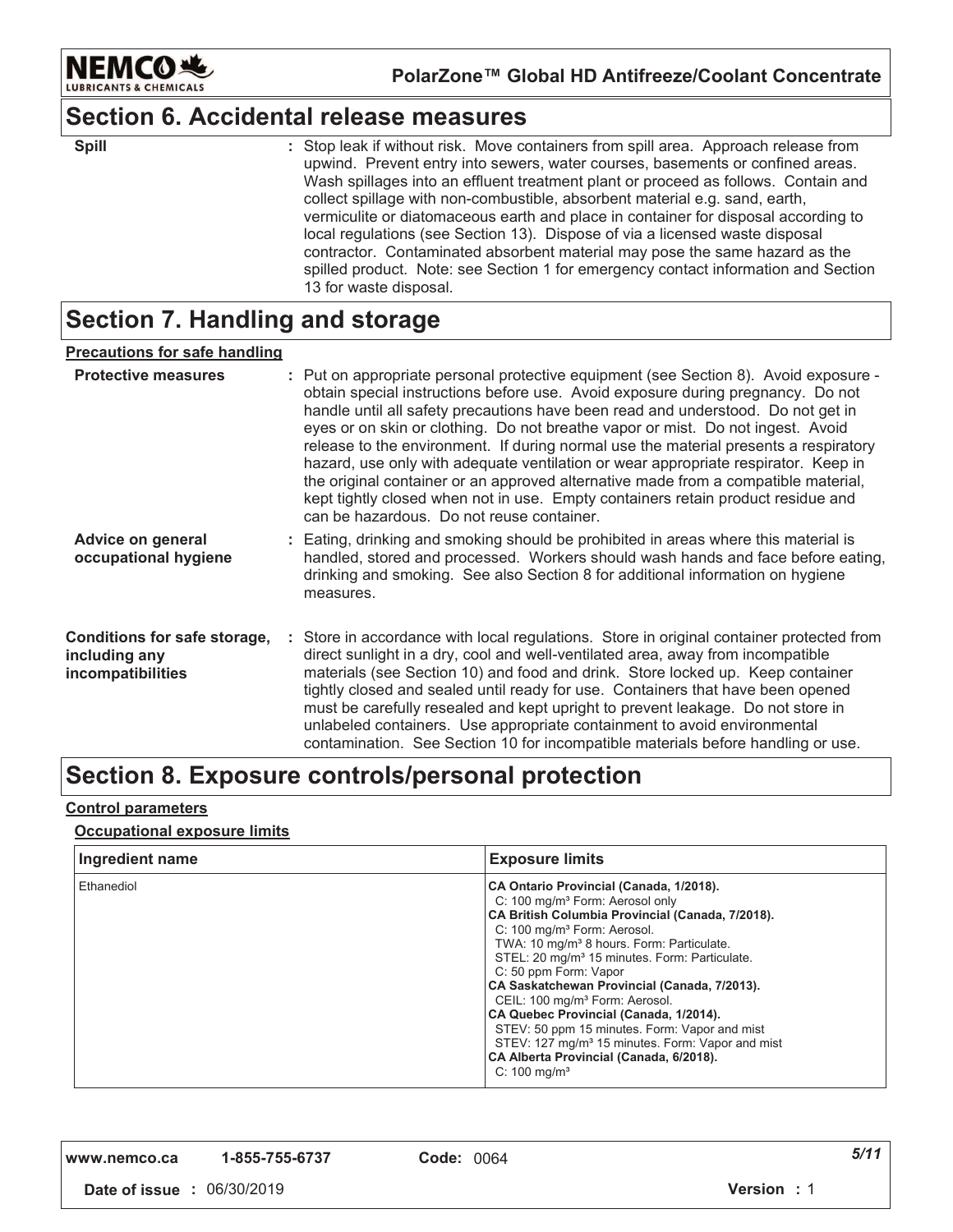

### Section 8. Exposure controls/personal protection

| Appropriate engineering<br>controls       | : If user operations generate dust, fumes, gas, vapor or mist, use process enclosures,<br>local exhaust ventilation or other engineering controls to keep worker exposure to<br>airborne contaminants below any recommended or statutory limits.                                                                                                                                                                                                                                                                                                                                                                          |
|-------------------------------------------|---------------------------------------------------------------------------------------------------------------------------------------------------------------------------------------------------------------------------------------------------------------------------------------------------------------------------------------------------------------------------------------------------------------------------------------------------------------------------------------------------------------------------------------------------------------------------------------------------------------------------|
| <b>Environmental exposure</b><br>controls | : Emissions from ventilation or work process equipment should be checked to ensure<br>they comply with the requirements of environmental protection legislation.                                                                                                                                                                                                                                                                                                                                                                                                                                                          |
| <b>Individual protection measures</b>     |                                                                                                                                                                                                                                                                                                                                                                                                                                                                                                                                                                                                                           |
| <b>Hygiene measures</b>                   | : Wash hands, forearms and face thoroughly after handling chemical products, before<br>eating, smoking and using the lavatory and at the end of the working period.<br>Appropriate techniques should be used to remove potentially contaminated clothing.<br>Wash contaminated clothing before reusing. Ensure that eyewash stations and<br>safety showers are close to the workstation location.                                                                                                                                                                                                                         |
| <b>Eye/face protection</b>                | : Safety eyewear complying with an approved standard should be used when a risk<br>assessment indicates this is necessary to avoid exposure to liquid splashes, mists,<br>gases or dusts. If contact is possible, the following protection should be worn,<br>unless the assessment indicates a higher degree of protection: chemical splash<br>goggles.                                                                                                                                                                                                                                                                  |
| <b>Skin protection</b>                    |                                                                                                                                                                                                                                                                                                                                                                                                                                                                                                                                                                                                                           |
| <b>Hand protection</b>                    | : Chemical-resistant, impervious gloves complying with an approved standard should<br>be worn at all times when handling chemical products if a risk assessment indicates<br>this is necessary. Considering the parameters specified by the glove manufacturer,<br>check during use that the gloves are still retaining their protective properties. It<br>should be noted that the time to breakthrough for any glove material may be<br>different for different glove manufacturers. In the case of mixtures, consisting of<br>several substances, the protection time of the gloves cannot be accurately<br>estimated. |
| <b>Body protection</b>                    | : Personal protective equipment for the body should be selected based on the task<br>being performed and the risks involved and should be approved by a specialist<br>before handling this product.                                                                                                                                                                                                                                                                                                                                                                                                                       |
| Other skin protection                     | : Appropriate footwear and any additional skin protection measures should be<br>selected based on the task being performed and the risks involved and should be<br>approved by a specialist before handling this product.                                                                                                                                                                                                                                                                                                                                                                                                 |
| <b>Respiratory protection</b>             | : Based on the hazard and potential for exposure, select a respirator that meets the<br>appropriate standard or certification. Respirators must be used according to a<br>respiratory protection program to ensure proper fitting, training, and other important<br>aspects of use.                                                                                                                                                                                                                                                                                                                                       |

## Section 9. Physical and chemical properties

| <b>Appearance</b>                |                                         |
|----------------------------------|-----------------------------------------|
| <b>Physical state</b>            | : Liquid. [Clear.]                      |
| Color                            | : Yellow.                               |
| Odor                             | : Mild.                                 |
| <b>Odor threshold</b>            | : Not available.                        |
| pH                               | $: 8.0 - 9.0$                           |
| <b>Freezing point</b>            | : $-15^{\circ}$ C (5 $^{\circ}$ F)      |
| <b>Boiling point</b>             | : $173^{\circ}$ C (343.4 $^{\circ}$ F)  |
| <b>Flash point</b>               | : Closed cup: $111^{\circ}$ C (231.8°F) |
| <b>Evaporation rate</b>          | : Not available.                        |
| <b>Flammability (solid, gas)</b> | $:$ Not available.                      |
|                                  |                                         |

www.nemco.ca 1-855-755-6737 Code: 0064

Date of issue : 06/30/2019

 $6/11$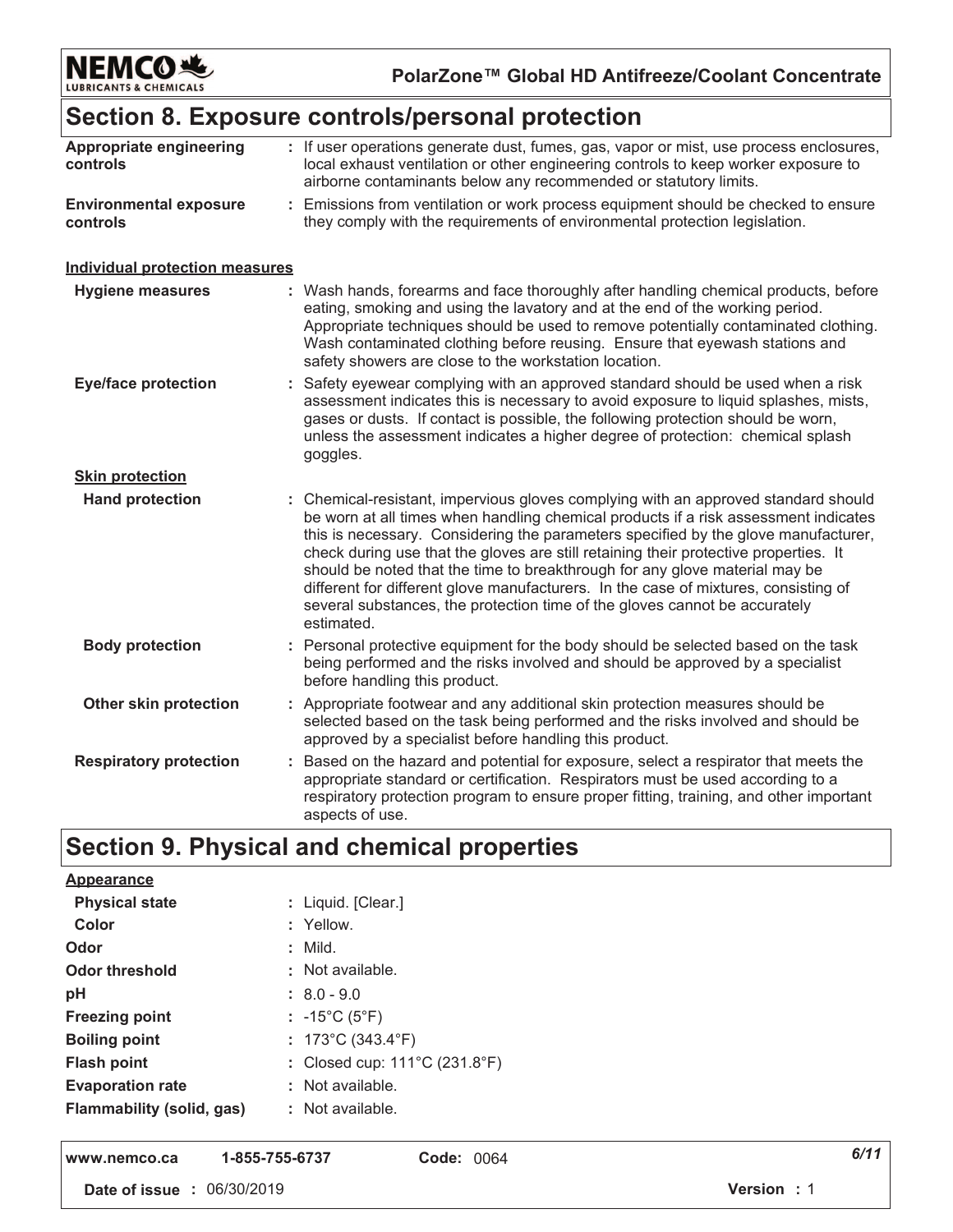

### **Section 9. Physical and chemical properties**

| Lower and upper explosive<br>(flammable) limits   | : Not available.                       |
|---------------------------------------------------|----------------------------------------|
| Vapor pressure                                    | : Not available.                       |
| Vapor density                                     | : Not available.                       |
| <b>Relative density</b>                           | : 1.124                                |
| <b>Solubility</b>                                 | : Soluble in water.                    |
| <b>Partition coefficient: n-</b><br>octanol/water | : Not available.                       |
| <b>Auto-ignition temperature</b>                  | : $398^{\circ}$ C (748.4 $^{\circ}$ F) |
| Decomposition temperature                         | : Not available.                       |
| <b>Viscosity</b>                                  | : Not available.                       |

### **Section 10. Stability and reactivity**

| <b>Reactivity</b>                            | : No specific test data related to reactivity available for this product or its ingredients.              |
|----------------------------------------------|-----------------------------------------------------------------------------------------------------------|
| <b>Chemical stability</b>                    | : The product is stable.                                                                                  |
| <b>Possibility of hazardous</b><br>reactions | : Under normal conditions of storage and use, hazardous reactions will not occur.                         |
| <b>Conditions to avoid</b>                   | : No specific data.                                                                                       |
| Incompatible materials                       | : Reactive or incompatible with the following materials: oxidizing materials and strong<br>acids.         |
| <b>Hazardous decomposition</b><br>products   | : Under normal conditions of storage and use, hazardous decomposition products<br>should not be produced. |

### **Section 11. Toxicological information**

#### <u>Information on toxicological effects</u>

#### <u>Acute toxicity</u>

| <b>Product/ingredient name</b> | <b>Result</b> | <b>Species</b> | <b>Dose</b> | <b>Exposure</b> |
|--------------------------------|---------------|----------------|-------------|-----------------|
| Ethanediol                     | LD50 Oral     | Rat            | 4700 mg/kg  |                 |

#### <u>**Irritation/Corrosion</u>**</u>

| <b>Product/ingredient name</b> | <b>Result</b>            | <b>Species</b> | <b>Score</b> | <b>Exposure</b>     | <b>Observation</b> |
|--------------------------------|--------------------------|----------------|--------------|---------------------|--------------------|
| Ethanediol                     | Eyes - Mild irritant     | Rabbit         |              | 24 hours 500 mg   - |                    |
|                                | Eyes - Mild irritant     | Rabbit         |              | 1 hours 100 mg      |                    |
|                                | Eves - Moderate irritant | Rabbit         |              | 6 hours 1440 mg   - |                    |
|                                | Skin - Mild irritant     | Rabbit         |              | 555 mg              |                    |

#### <u>Sensitization</u>

There is no data available.

#### <u>**Mutagenicity</u>**</u>

There is no data available.

#### <u>Carcinogenicity</u>

#### <u>Classification</u>

**,,," "123242 -**

**bde:** 0064 **7/1**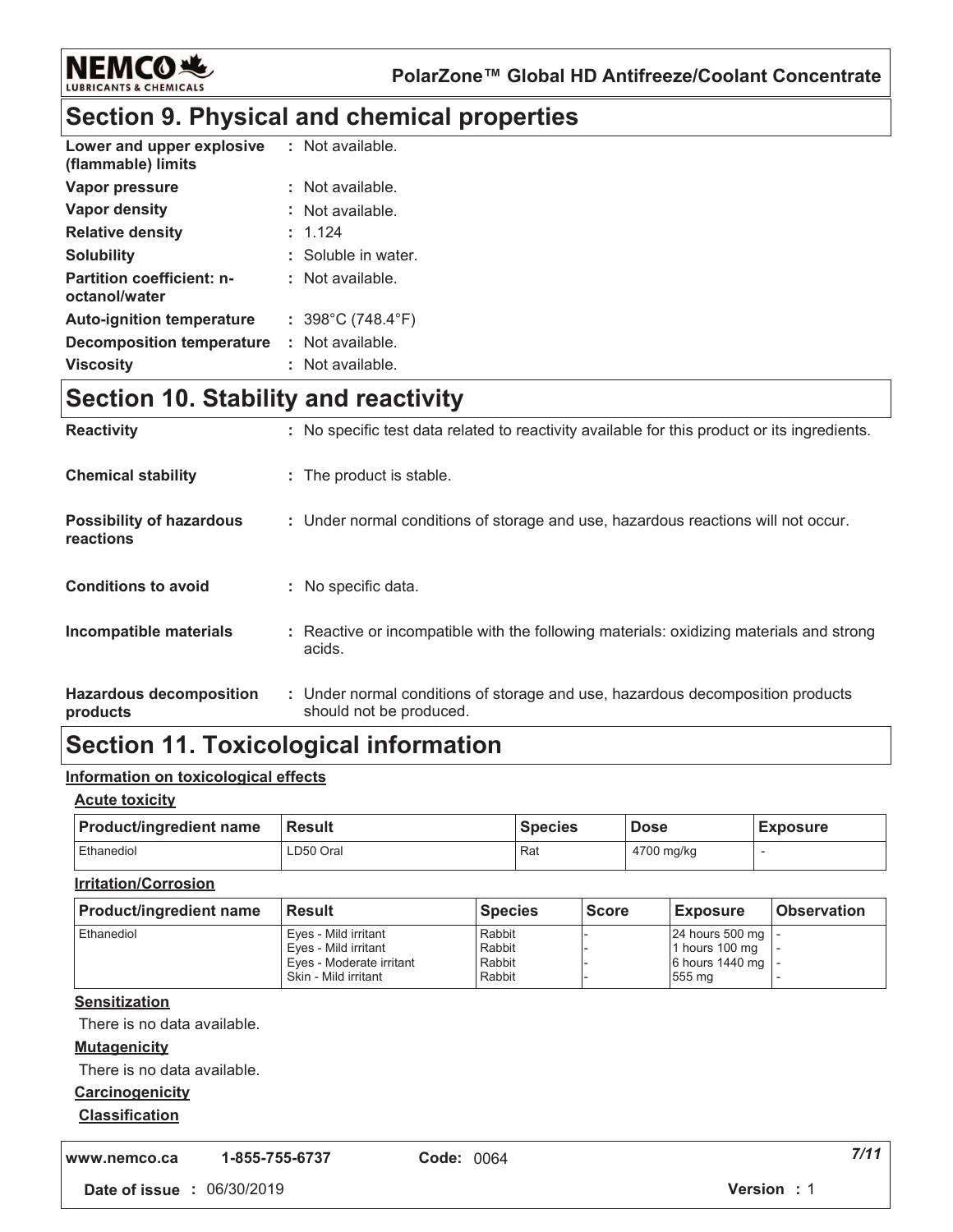

### **Section 11. Toxicological information**

| Product/ingredient                                                                       | <b>OSHA IARC</b>         |                          | <b>NTP</b>                                         |                                                       |                      | <b>ACGIH</b> | <b>EPA</b>               | <b>NIOSH</b>             |
|------------------------------------------------------------------------------------------|--------------------------|--------------------------|----------------------------------------------------|-------------------------------------------------------|----------------------|--------------|--------------------------|--------------------------|
| name                                                                                     |                          |                          |                                                    |                                                       |                      |              |                          |                          |
| Ethanediol                                                                               | $\overline{\phantom{a}}$ | $\overline{\phantom{a}}$ | $\overline{\phantom{a}}$                           |                                                       |                      | A4           | $\overline{\phantom{a}}$ | $\overline{\phantom{0}}$ |
| <b>Reproductive toxicity</b>                                                             |                          |                          |                                                    |                                                       |                      |              |                          |                          |
| There is no data available.                                                              |                          |                          |                                                    |                                                       |                      |              |                          |                          |
| <b>Teratogenicity</b>                                                                    |                          |                          |                                                    |                                                       |                      |              |                          |                          |
| There is no data available.                                                              |                          |                          |                                                    |                                                       |                      |              |                          |                          |
| Specific target organ toxicity (single exposure)                                         |                          |                          |                                                    |                                                       |                      |              |                          |                          |
| There is no data available.                                                              |                          |                          |                                                    |                                                       |                      |              |                          |                          |
| Specific target organ toxicity (repeated exposure)                                       |                          |                          |                                                    |                                                       |                      |              |                          |                          |
| <b>Name</b>                                                                              |                          |                          |                                                    | Category                                              | <b>Target organs</b> |              |                          |                          |
| Potassium p-tert-butylbenzoate                                                           |                          |                          |                                                    | Category 1                                            | Not determined       |              |                          |                          |
| <b>Aspiration hazard</b>                                                                 |                          |                          |                                                    |                                                       |                      |              |                          |                          |
| There is no data available.                                                              |                          |                          |                                                    |                                                       |                      |              |                          |                          |
|                                                                                          |                          |                          |                                                    |                                                       |                      |              |                          |                          |
| Information on the likely<br>routes of exposure                                          |                          |                          |                                                    | : Dermal contact. Eye contact. Inhalation. Ingestion. |                      |              |                          |                          |
| <b>Potential acute health effects</b>                                                    |                          |                          |                                                    |                                                       |                      |              |                          |                          |
| Eye contact                                                                              |                          |                          | : Causes serious eye irritation.                   |                                                       |                      |              |                          |                          |
| <b>Inhalation</b>                                                                        |                          |                          |                                                    | : No known significant effects or critical hazards.   |                      |              |                          |                          |
| <b>Skin contact</b>                                                                      |                          |                          |                                                    | : No known significant effects or critical hazards.   |                      |              |                          |                          |
| Ingestion                                                                                |                          |                          | : Harmful if swallowed.                            |                                                       |                      |              |                          |                          |
|                                                                                          |                          |                          |                                                    |                                                       |                      |              |                          |                          |
| Symptoms related to the physical, chemical and toxicological characteristics             |                          |                          |                                                    |                                                       |                      |              |                          |                          |
| Eye contact                                                                              | watering<br>redness      | pain or irritation       |                                                    | : Adverse symptoms may include the following:         |                      |              |                          |                          |
| <b>Inhalation</b>                                                                        |                          |                          |                                                    | : Adverse symptoms may include the following:         |                      |              |                          |                          |
|                                                                                          |                          | reduced fetal weight     | increase in fetal deaths<br>skeletal malformations |                                                       |                      |              |                          |                          |
| <b>Skin contact</b>                                                                      |                          |                          |                                                    | : Adverse symptoms may include the following:         |                      |              |                          |                          |
|                                                                                          |                          | reduced fetal weight     | increase in fetal deaths<br>skeletal malformations |                                                       |                      |              |                          |                          |
| Ingestion                                                                                |                          |                          |                                                    | : Adverse symptoms may include the following:         |                      |              |                          |                          |
|                                                                                          |                          | reduced fetal weight     | increase in fetal deaths<br>skeletal malformations |                                                       |                      |              |                          |                          |
| Delayed and immediate effects and also chronic effects from short and long term exposure |                          |                          |                                                    |                                                       |                      |              |                          |                          |
| <b>Short term exposure</b>                                                               |                          |                          |                                                    |                                                       |                      |              |                          |                          |
| <b>Potential immediate</b><br>effects                                                    |                          |                          |                                                    | : No known significant effects or critical hazards.   |                      |              |                          |                          |
| 1-855-755-6737<br>www.nemco.ca                                                           |                          |                          | <b>Code: 0064</b>                                  |                                                       |                      |              |                          | 8/11                     |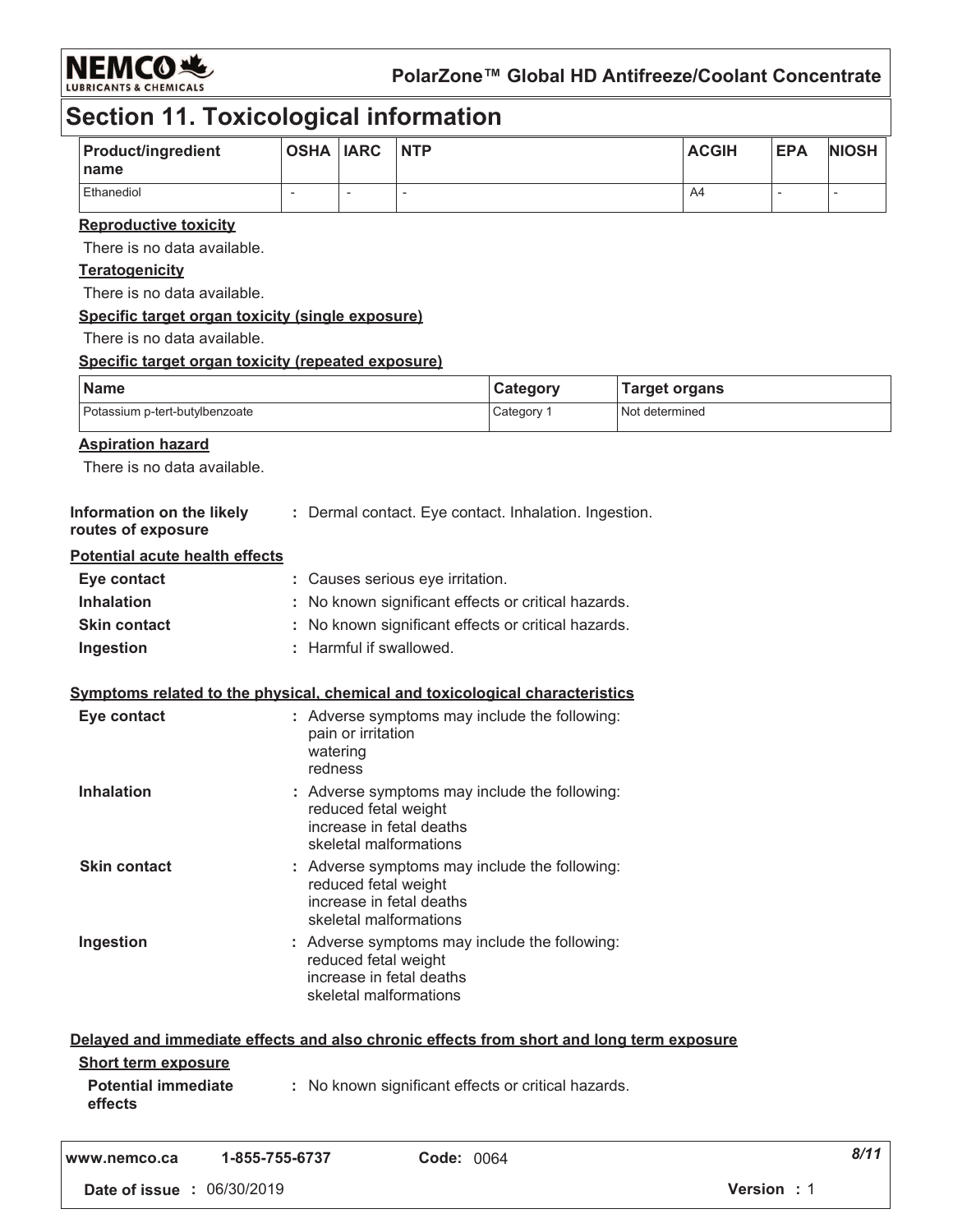

### **Section 11. Toxicological information**

| <b>Potential delayed effects</b>        | : No known significant effects or critical hazards.               |
|-----------------------------------------|-------------------------------------------------------------------|
| Long term exposure                      |                                                                   |
| <b>Potential immediate</b><br>effects   | : No known significant effects or critical hazards.               |
| <b>Potential delayed effects</b>        | : No known significant effects or critical hazards.               |
| <b>Potential chronic health effects</b> |                                                                   |
| General                                 | : Causes damage to organs through prolonged or repeated exposure. |
| Carcinogenicity                         | : No known significant effects or critical hazards.               |
| <b>Mutagenicity</b>                     | : No known significant effects or critical hazards.               |
| <b>Teratogenicity</b>                   | : May damage the unborn child.                                    |
| <b>Developmental effects</b>            | : No known significant effects or critical hazards.               |
| <b>Fertility effects</b>                | : May damage fertility.                                           |

#### <u>Numerical measures of toxicity</u>

#### <u>**<u>Acute toxicity estimates</u>**</u>

| Route | <b>ATE value</b> |
|-------|------------------|
| Oral  | 521.75 mg/kg     |

### **Section 12. Ecological information**

#### <u> Toxicity</u>

| <b>Product/ingredient name</b> | <b>Result</b>                                                               | <b>Species</b>                                                  | <b>Exposure</b>      |
|--------------------------------|-----------------------------------------------------------------------------|-----------------------------------------------------------------|----------------------|
| Ethanediol                     | Acute LC50 6900000 µg/L Fresh water                                         | Crustaceans - Ceriodaphnia dubia -<br>Neonate                   | 48 hours             |
|                                | Acute LC50 41000000 µg/L Fresh water<br>Acute LC50 8050000 µg/L Fresh water | Daphnia - Daphnia magna - Neonate<br>Fish - Pimephales promelas | 48 hours<br>96 hours |

#### **Persistence and degradability**

There is no data available.

#### **Bioaccumulative potential**

| <b>Product/ingredient name</b> | $\mathsf{LogP}_\mathsf{ow}$ | <b>BCF</b> | <b>Potential</b> |
|--------------------------------|-----------------------------|------------|------------------|
| Ethanediol                     | $-1.36$                     |            | low              |

#### <u>Mobility in soil</u>

| Soil/water partition | : There is no data available. |
|----------------------|-------------------------------|
| coefficient (Koc)    |                               |

#### **Other adverse effect**  $\colon$  No known significant effects or critical hazards.

| www.nemco.ca | 1-855-755-6737 | C |
|--------------|----------------|---|
|              |                |   |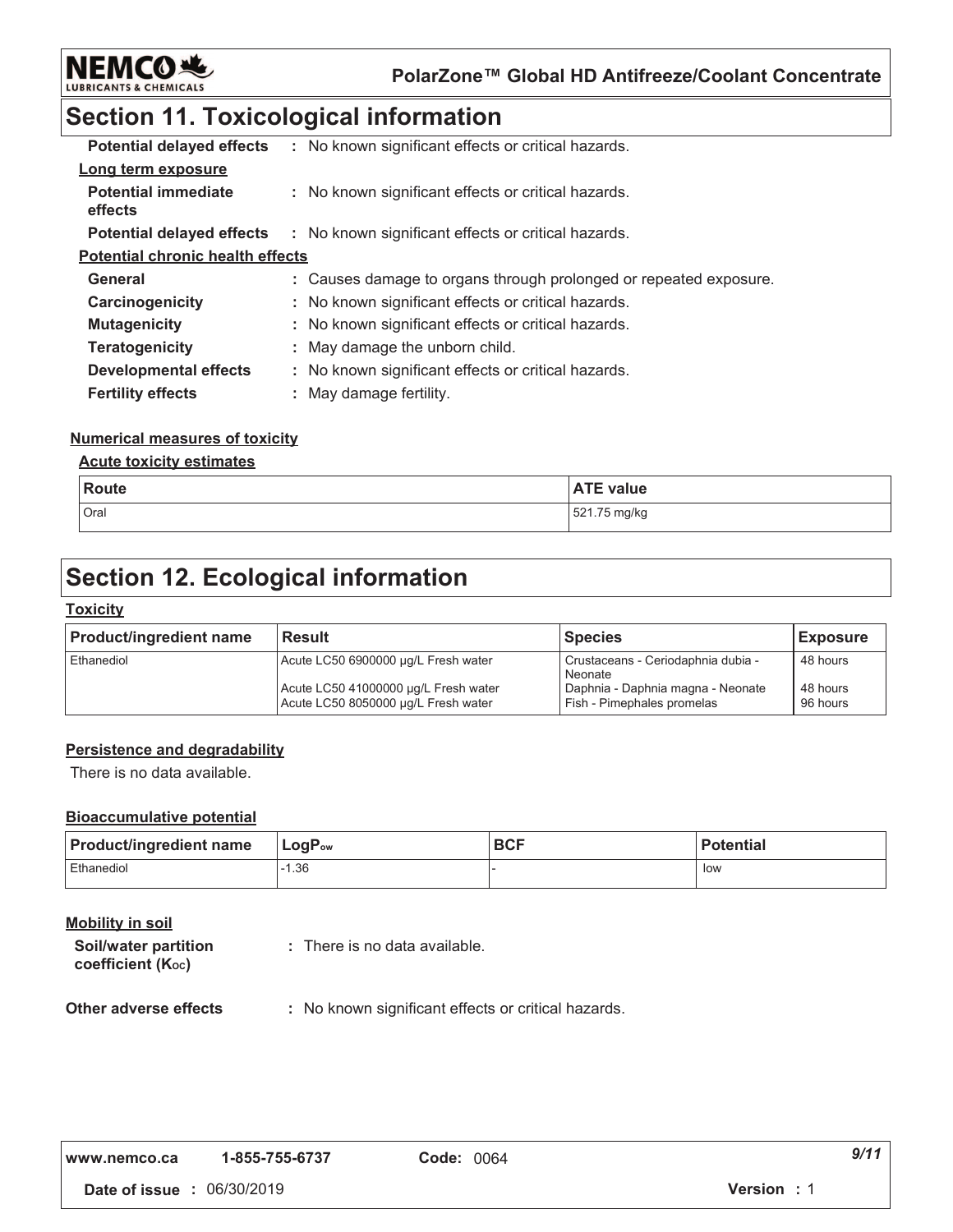

### **Section 13. Disposal considerations**

: The generation of waste should be avoided or minimized wherever possible. Disposal of this product, solutions and any by-products should comply with the requirements of environmental protection and waste disposal legislation and any regional local authority requirements. Dispose of surplus and non-recyclable products via a licensed waste disposal contractor. Waste should not be disposed of untreated to the sewer unless fully compliant with the requirements of all authorities with jurisdiction. Waste packaging should be recycled. Incineration or landfill should only be considered when recycling is not feasible. This material and its container must be disposed of in a safe way. Care should be taken when handling empty containers that have not been cleaned or rinsed out. Empty containers or liners may retain some product residues. Avoid dispersal of spilled material and runoff and contact with soil, waterways, drains and sewers. **Disposal methods :**  $\qquad \qquad :$ 

### **Section 14. Transport information**

|                                      | <b>TDG Classification</b> | <b>IMDG</b>              | <b>IATA</b>              |
|--------------------------------------|---------------------------|--------------------------|--------------------------|
| <b>UN number</b>                     | Not regulated.            | Not regulated.           | Not regulated.           |
| <b>UN proper</b><br>shipping name    |                           | $\overline{\phantom{a}}$ | $\overline{\phantom{0}}$ |
| <b>Transport</b><br>hazard class(es) |                           | ٠                        | ۰                        |
| <b>Packing group</b>                 | ٠                         | $\overline{\phantom{m}}$ | ٠                        |
| <b>Environmental</b><br>hazards      | No.                       | No.                      | No.                      |
| <b>Additional</b><br>information     |                           | $\blacksquare$           |                          |

**AERG** : Not applicable

**Special precautions for user : Transport within user's premises: always transport in closed containers that are** upright and secure. Ensure that persons transporting the product know what to do in the event of an accident or spillage.

### **Section 15. Regulatory information**

| <u>Canadian lists</u>                        |                                                                                              |
|----------------------------------------------|----------------------------------------------------------------------------------------------|
| <b>Canada inventory (DSL</b><br><b>NDSL)</b> | : At least one component is not listed in DSL but all such components are listed in<br>NDSL. |
| <b>Canadian NPRI</b>                         | : The following components are listed: Ethanediol                                            |
| <b>CEPA Toxic substances</b>                 | : None of the components are listed.                                                         |